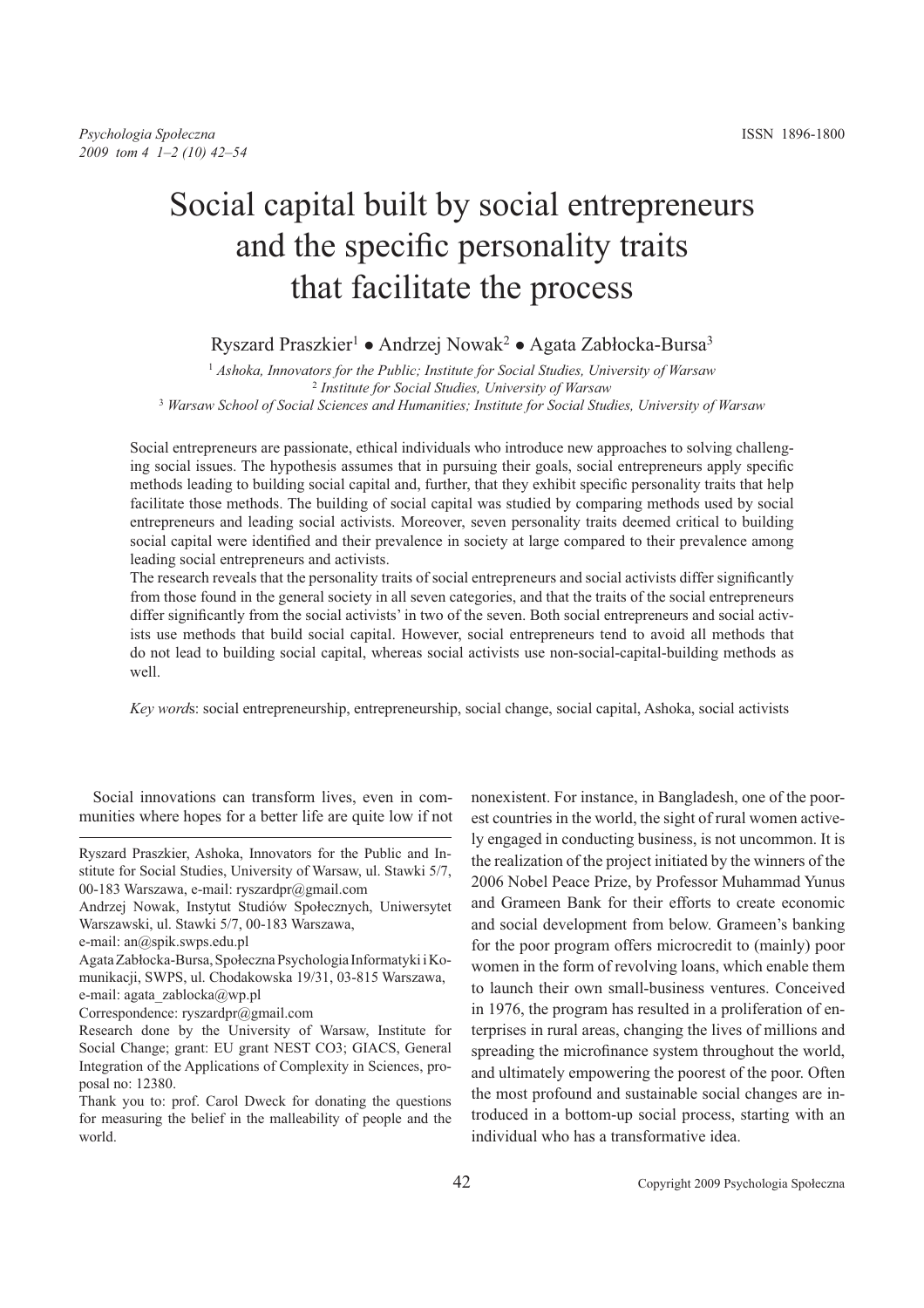As Bornstein (2004) indicates, we can point to numerous such cutting-edge social innovations, and we observe that behind nearly every one of them usually stand visionary individuals, whose passion, commitment, innovativeness, and spirit of entrepreneurship lead them to devise and spread solutions to seemingly insurmountable social problems. An analysis of cases like the Grameen Bank indicates that the most effective change process fosters the kind of transformation that is durable, that empowers societies, and that is the result of bottom-up dynamics. Certainly, not every great idea results in meaningful social change. On the contrary, most great ideas are never implemented. The question is: who are those who have the capacity to convert a promising idea into concrete action? In other words, what are the unique personality characteristics that enable some individuals to implement their vision into demonstrable social change?

Individuals who can bring about social change visible on a macro level in a bottom up process are usually referred to as social entrepreneurs. Martin and Osberg (2007) indicate that "the entrepreneur is inspired to alter the unpleasant equilibrium" (p. 33). The actions of social entrepreneurs differ from those of social activists, in that they trigger pronounced, durable, and sustained social change, whereas activists may make things happen, but more on the surface. Moreover, they change the basic properties of the social systems in which they operate. Social entrepreneurs are often not very visible and usually do not become charismatic leaders; rather, they concentrate on empowering others.

How do they do it? The hypothesis advanced in this study is that social entrepreneurs are highly effective in achieving lasting and substantial change through building social capital. Whatever their focus may be (health issues, the environment, unemployment, disabilities, poverty, education) social capital helps them pursue their goals but it also becomes an additional value in the newly empowered society.

This article raises the question: what personality traits enable the realization of such far-reaching results? Do social entrepreneurs differ from the rest of the society or from other social leaders?

 In the research on social entrepreneurship, one of the most difficult tasks is the identification of, and access to, social entrepreneurs. According to Barendsen and Gardner (2004), social entrepreneurs are unusual in a number of ways: they are exceptional, for instance, in what they believe and in how their beliefs originate. They also exhibit an unusual passion and commitment. They operate on implicit knowledge rather than drawing on abstract knowledge of social issues, which most of them do not possess.

As estimated by one of the international organizations that foster social entrepreneurship, approximately one in ten million individuals meets the definition of a social entrepreneur. Finding social entrepreneurs, especially in the early stages of their activity, is a daunting task. They usually start locally and are not visible on a global scale. Their areas of activity are extremely diverse, from saving endangered species to providing electricity in remote rural areas. It is thus unclear even what kind of activity to look for when searching for a social entrepreneur.

Elaborate methods of identifying social entrepreneurs in the early stages have been developed by the citizen sector organization Ashoka, Innovators for the Public. The mission of Ashoka is to make everyone in the world a changemaker, and one of the most important ways of doing so is to identify and empowering them in their efforts to effect positive social change. Ashoka has been in existence since 1980, and currently operates in 70 countries and has found and selected 2,200 Fellows throughout the world. The long-term affiliation (14 years) of one of the authors of this paper has facilitated the research on Ashoka Fellows.

## **DeÞning social entrepreneurs**

Standing behind successful social innovation is usually a committed, creative, and entrepreneurial individual – in other words, a social entrepreneur. Peter Drucker (Gendron, 1966) said that social entrepreneurs change the performance capacity of the society. It is social entrepreneurs who trigger pronounced, durable, and sustained social change. Their unique knacks may be related to their personality characteristics.

There is an increasing interest in the field of social entrepreneurship among academics and social activists (Gentile, 2002; Leadbeater, 1997; Steyaert and Hjorth, 2006) as well as among many in the private sector (Brinckerhoff, 2000; Hill and Knowlton and Ashoka Form Precedent-Setting Global Partnership, 2002; UBS Visionaris Awards, Philanthropy at the Inßection Point, 2007). According to Mair, Robinson and Hockerts (2006, p. 1),"in the past decade 'social entrepreneurship' has made a popular name for itself on the global scene as a 'new phenomenon' that is reshaping the way we think about social-value creation". Peter Drucker captured this social-value creation process in his statement that the "social entrepreneur changes the performance capacity of society" (Gendron, 1966), meaning that the impact of social entrepreneurs exceeds by far their specific areas of interest (e.g., disabilities, education, women's issues, or the environment) by empowering societies to enhance their overall performance.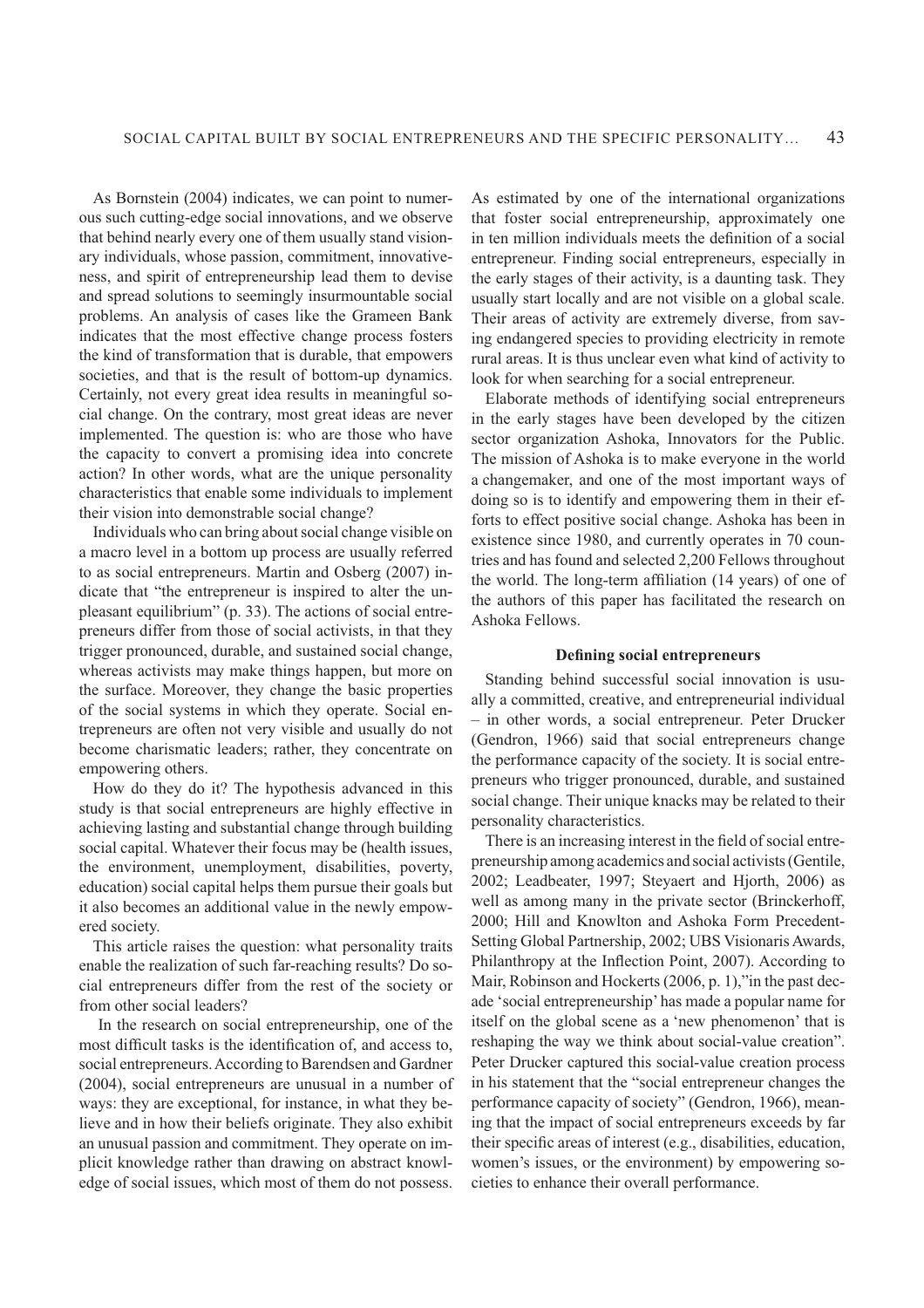Dees (1998), Henton, Melville and Walesh, (1997), Alvord, Brown and Letts, (2004), Bornstein (1998) and Ashoka (2000) say that social entrepreneurs play the role of change agents in the social sector, by:

• undertaking a mission to create and sustain social value (not just private value),

• recognizing and relentlessly seizing upon new opportunities to serve that mission,

• engaging in a process of continuous innovation, adaptation, and learning,

• acting boldly, not limiting themselves to easily accessible resources,

• exhibiting a heightened sense of accountability to the constituencies served and for the outcomes reached,

• combining economic and social growth,

• being motivated by long-term social goals,

• produce small changes in the short term that reverberate through existing systems, ultimately effecting signiÞcant change in the longer term.

Martin and Osberg (2007) see social entrepreneurs as targeting underserved, neglected, or highly disadvantaged populations, aiming at large-scale, transformational benefits that accrue either to a significant segment of society or to society at large.

Bornstein (1998, 2004) considers the Ashoka, Innovators for the Public definition of social entrepreneurship to be the most comprehensive. The selection criteria for Ashoka Fellows are, according to Drayton (2002, 2005) and Hammonds (2005):

• having a new idea for solving a critical social problem,

- being creative,
- having an entrepreneurial personality,
- envisioning the broad social impact of the idea,
- possessing an unquestionable ethical fiber.

Ashoka, a citizen sector organization, is finding and supporting social entrepreneurs, who are seen as the engines of social change and role models for the citizen sector. Ashoka identifies and invests in leading social entrepreneurs and helps them achieve maximum social impact<sup>1</sup>.

This organization is electing its Fellows through a rigorous, multi-stage process, as described in the brochure *Selecting leading social entrepreneurs* (2007); those procedures proved to be highly effective<sup>2</sup> .

This paper has adopted the Ashoka definition for social entrepreneurship, and the research group comprises Ashoka Fellows.

The global population of Ashoka Fellows,  $N = 2,200$ (for year 2008) according to Bornstein (1998, 2004) seems the best representation of social entrepreneurs, consisting of passionate individuals, totally committed to challenge such burnings social problems as unemployment, economic disenfranchisement, illiteracy, discrimination against women in the job market, educational gaps, lack of inclusiveness for the disabled, environmental threats, domestic violence, child abuse, and many more. Coming from diverse continents, countries and cultures they cover all possible levels of education, age and genders.

## **Bottom-up changes, social capital, and trust**

Effecting change in a lasting way can only be achieved through the cooperation of the society by dint of multiple interrelationships (networks) built on trust and shared goals. This triggers active societal participation: people become interested and involved, taking a lead in bottomup changes.

The power of the dynamics of bottom-up change is seen as a pivotal factor in introducing durable social change, e.g. Piven (2008). These dynamics are for instance shown to be most effective in promoting health care, e.g. Carey (2000) and Edwards et al. (2003) and in eradicating poverty in rural areas, e.g., in self-organizing communities in Bangladesh (Blair, 2005).

Those networks generate capital, which is embedded "in the structure of relations between actors and among actors" Coleman (2003, p. 82) and as such are called "social capital" (e.g. Bourdieu, 2003, p. 51; Putnam and Gross, 2002, p. 8). Social capital is not only a critical factor in sustaining bottom-up mechanisms (Woolcock, 2004) but also is the best generator of society's economic development and well-being (Maskell, 2000; Putnam, 1993).

Some authors indicate that bottom-up social-change mechanisms usually are triggered by specific individuals and leaders (Bornstein, 2004; Prabhu, 1999). Gittell, Ortega-Bustamante and Steffy, (2000) researched how American community-development organizations (CDOs) become powerful change agents. He found that the best CDOs are those where leaders focus on leveraging trust, social networks, and social capital – a formula that yields the most profound social change. Nowak and Vallacher  $(1998)$  confirmed this by simulating various change-disperse dynamics out of which they developed the so-called "bubble theory". This concept posits that the best way to effect change is through "bubbles of new" in the "sea of old," where each bubble arises around a strong leader.

However, it appears that no research exists on the methods used to foster social capital. It seems likely that one of the ways to build social capital is through increasing the level of trust (Bourdieu 1997; Coleman 1990; Durkheim, 1984; Fukuyama 1995; Parsons, 1972). Putnam (1993) said that trust mutually reinforces bottom-up economic and social development and that higher levels of trust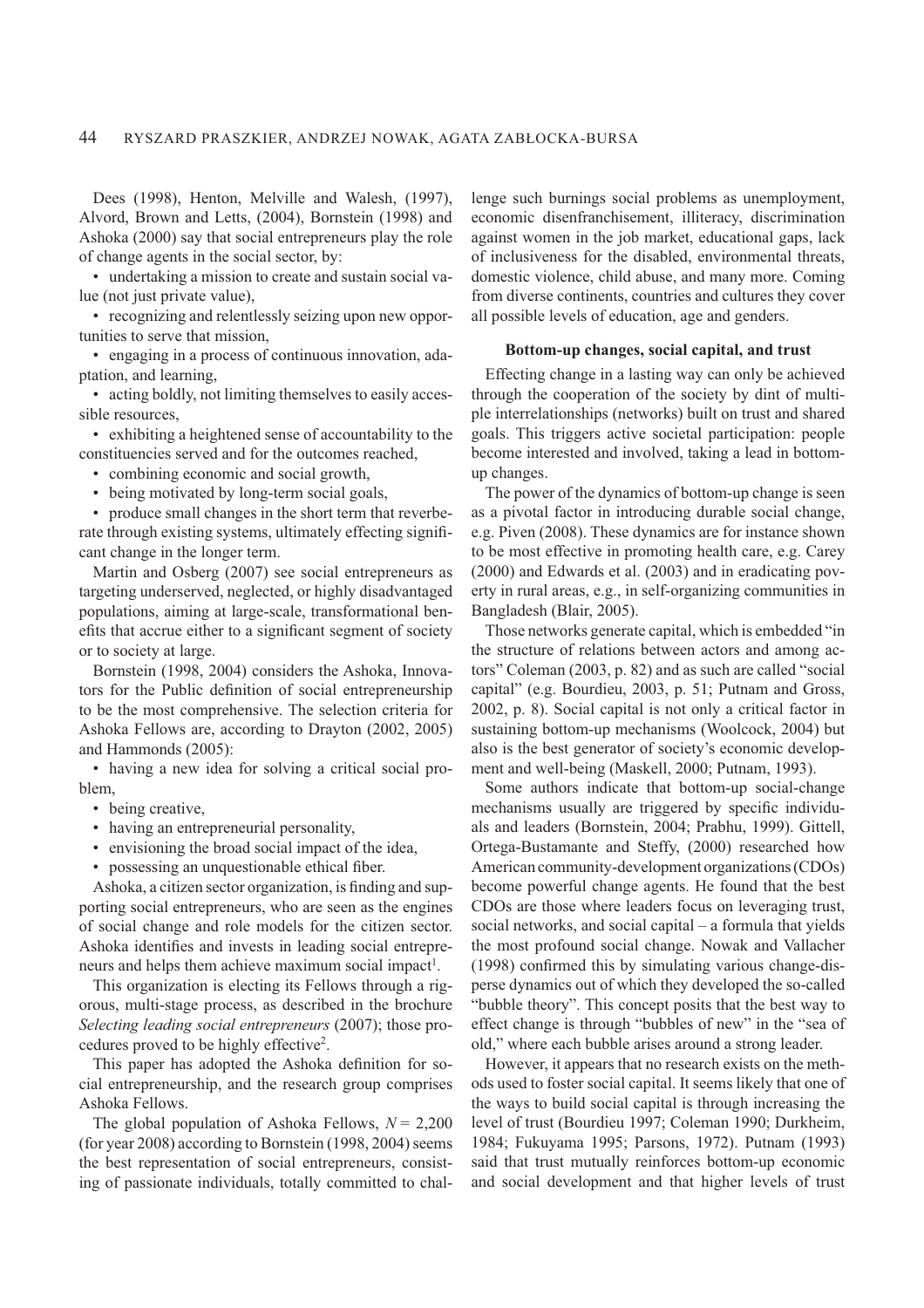yield better results, which raises the trust level and then in turn further engenders other positive results. This paragraph is confusing as you state that there is no research on the methods used to foster social capital, and then you go one to cite the research!!! What am I missing?

It appears that other important building blocks used in developing social capital include increasing the following elements: level of cooperation (Knack and Keefer, 1997; Putnam, 2000), fostering optimism and self-reliance (Narayan and Cassidy, 2001; Uslaner, 1999), and enhancing connectivity and networking (Burt, 2001; Degenne and Forse, 1999; Lin, 2001).

On the other hand, we have found that some methods do not work in the effort to build social capital, especially when the "builders" increase people's dependency on external resources (Maskell, 2000; Putnam, 2000; Wacquant, 1998).

#### **Personality characteristics**

In order to foster this sort of durable bottom-up change individuals who pursue that should have specific personality traits enabling this sort of approach. The personality traits that are essential to the building of social capital were identified through case studies and analysis of the literature.

The first two of these traits were *trust* and *optimism*. The passionate way social entrepreneurs bring new hope and new possibilities to the society can only be effective if accompanied by their own optimism and high level of trust in people and societies. Uslaner (1998) indicates that optimism and trust are the foundation for introducing change to the society and that these two attributes are closely related: "optimism shapes trust, which in turn plays a powerful role in affecting civic activism", though both factors should be considered separately.

The sample questions related to trust in the questionnaire we constructed (see The Research Tools section below): "I usually trust people", opposite: "Everybody ultimately is driven by self-interest".

Optimism – Facing new challenges: "I know that this will be a success", opposite: "In five years I will be worse off than I am today".

The next personal characteristic, *cooperation,* can be considered the keystone of societal bottom-up transformation. Individual leaders, even if charismatic, usually bring only short-term change, which is mostly based on his or her personal energy and commitment. According to Elkington and Hartigan (2008), social entrepreneurs "are willing to share their innovations and insights for others to replicate" (p. 5). Building social capital empowers others and is achieved through cooperation.

Samples: "Teamwork is more beneficial than working alone", opposite: "Better to work alone than in groups".

The "Lone Ranger" approach disregards the need for support from others, and is therefore doomed to fail in the long run. On the other hand, social entrepreneurs usually have their own strong *individual social networks* which help them attain their complex mission. This kind of personal social capital is also perceived by Ashoka Fellows as a source of support and "battery loading", which in many cases is critical to a successful outcome, considering that they usually act against all odds, struggle with many obstacles, and pursue a seemingly impossible mission.

Samples: "There are people who would help me in difficult situations", opposite: "I think that if I were in need of help, everybody would abandon me".

Introducing new solutions involves moving against the mainstream, which is usually a continuous, overwhelming struggle. Social entrepreneurs have the knack of turning those obstacles into opportunities and find innovative solutions in the most difficult circumstances (see Bornstein 2004; Elkington and Hartigan 2008). Their success, however, depends on their own *adversaries coping mechanisms*.

Samples: "I usually don't loose my heart in the face of difficulties", opposite: "Difficulties are a signal to stop the operation".

*Risk-taking* is seen as another important ability. Elkington and Hartigan (2008) say that social entrepreneurs "jump in before ensuring they are fully resourced". Although McClelland (1967) indicated that an entrepreneur has only an average tendency to engage in risk-taking behavior, this assessment was made long before the dramatic worldwide escalation of the phenomenon of social entrepreneurship and long before Drucker's (1993) observation that "entrepreneurship is risky" (p. 29). Social entrepreneurs often risk their professional career, family life, and financial resources in order to pursue their passion.

Samples: "I tend to put all my eggs in one basket", opposite: "I tend to think things over multiple times before I act".

They do it because they are mission driven and because they believe in the potential of people and the world to change (see Lachowicz-Tabaczek, 2004). This belief – that people and the world can be amenable to change – accounts for their persistence, tenacity, and commitment in pursuit of their mission. Based on Dweck's concept  $(2000, 2006)$ , the last personality trait to be identified was the belief in the malleability of people and the world.

Sample: "Everybody is as he is, and there isn't much you can do about it".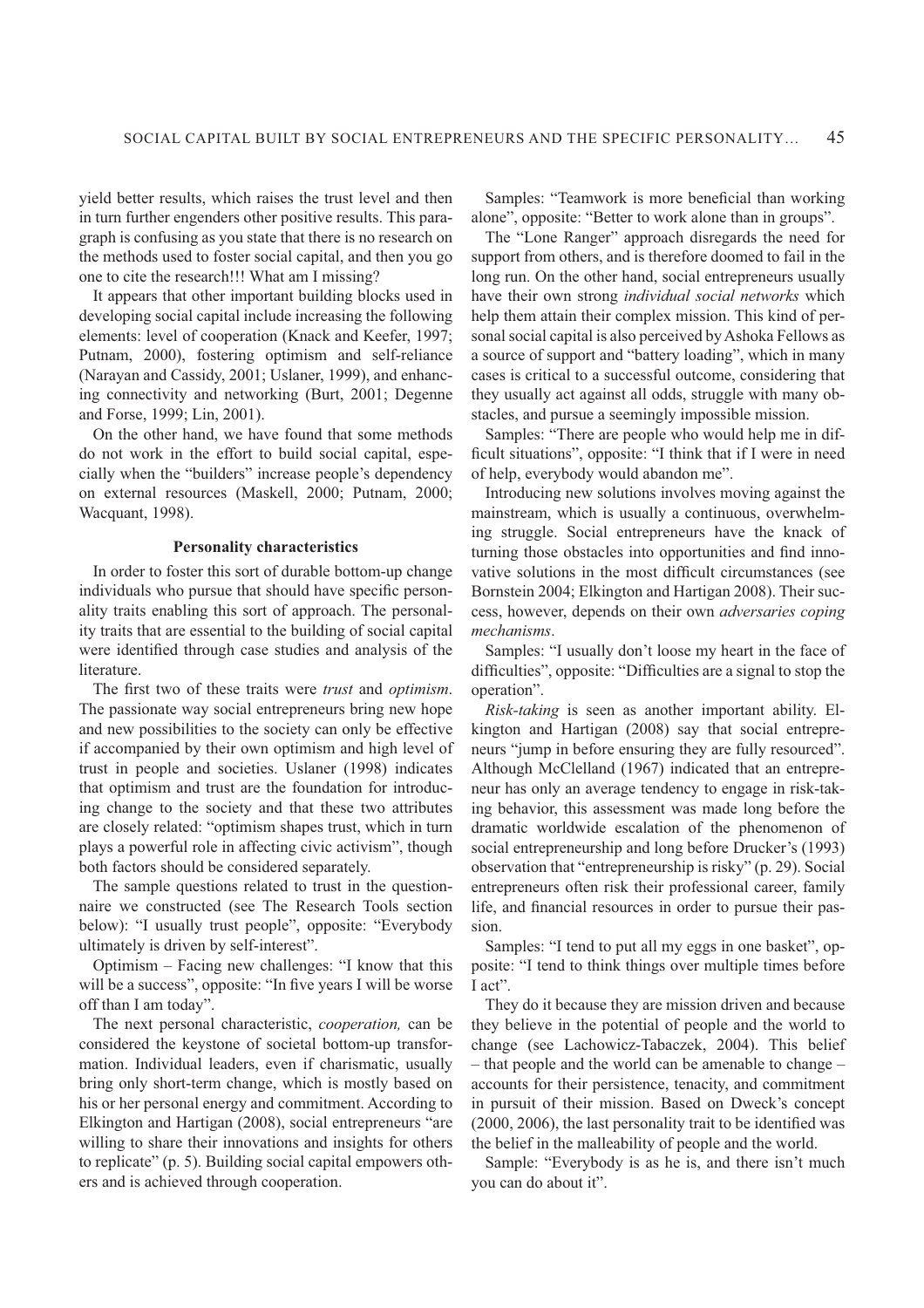Several other personality traits have also been considered, e.g., locus of control. However, Brockhaus and Horwitz (1986) report no difference in the locus of control between entrepreneurs and non-entrepreneurs (managers.) Also pilot interviews with social-sector activists indicated that most have an internal locus of control similar to that of social entrepreneurs, what indicated that this wouldn't be a discriminating factor.

Two other important personality traits – creativity and entrepreneurial skills – were not considered, as they are part of the Ashoka selection criteria and as such are considered here as independent variables.

## **Hypothesis**

Building social capital involves *using* specific methods based on social empathy, which are empowering the society and enabling a bottom-up process. But it also means *avoiding* disempowering methods, which focus on external resources and on top-down actions. Following this path of reasoning, two separate hypotheses were drawn:

• Hypothesis 1: Social entrepreneurs use methods that build social capital.

• Hypothesis 2. Social entrepreneurs avoid methods that are not aimed at building social capital.

It also involves specific personality characteristic:

• Hypothesis 3: Social entrepreneurs have a high level of optimism, trust, willingness to cooperate; they have their own strong social networks, have a high level of ability for coping with adversaries, and readiness to take risks; finally they believe in the potential for people and the world to adapt to change.

#### **Methodology**

#### **Target and comparison groups**

The social entrepreneurs that are the subject of this research are Ashoka Fellows elected in Poland. The two comparison groups comprise leading Polish social activists who are not Ashoka Fellows and a representative sample of the society at large in Poland.

#### *The target cohort, GB*

For this research the target cohort was narrowed down to a pool of all Ashoka Fellows elected in Poland from November 2004 (when the program was launched) to the end of 2005. The group of  $52<sup>3</sup>$  individuals comprises 18 females and 34 males. Figure 1 shows the number of selections broken down by years.



*Figure 1.* Number of Fellows elected to Ashoka by years

## *Comparison group 1. GP1: leading Polish social activists*

This comparison group was chosen from the social sector's database in three steps:

Step 1: from the existing  $90,099$  nonprofits, 4,087 were selected based on the following criteria:

– The founder of the organization is its current leader, which permits to compare leaders, not organizations.

– The organization has a high status (in Poland one has to meet several criteria and undergo a screening process to achieve this status). These criteria set a high bar in the comparison group, so that Ashoka Fellows are compared with the best social activists.

Step 2: The 4,087 organizations were reduced to 130; the criteria were: relevant contact information were in the database, the NGO was registered as operating in the nationwide (similar to social entrepreneurs, for whom national scope is one of the selection criteria); the entries were updated the earliest in 2006; and the leaders were not Ashoka Fellows.

Step 3: out of the short-listed 130 social leaders, 52 were randomly selected.

The comparison group,  $G_{PI} = 52$ , did not differ significantly from the research group  $G_B$  = 52 in terms of gender and educational level.

*Comment*: in the selection process, the comparison group  $G_{P1}$  is referred to as "leading social activists", which is positioned relatively close to the group of social entrepreneurs. The downside is that there may be fewer differences than if the comparison group were to be identified by a simple random selection without additional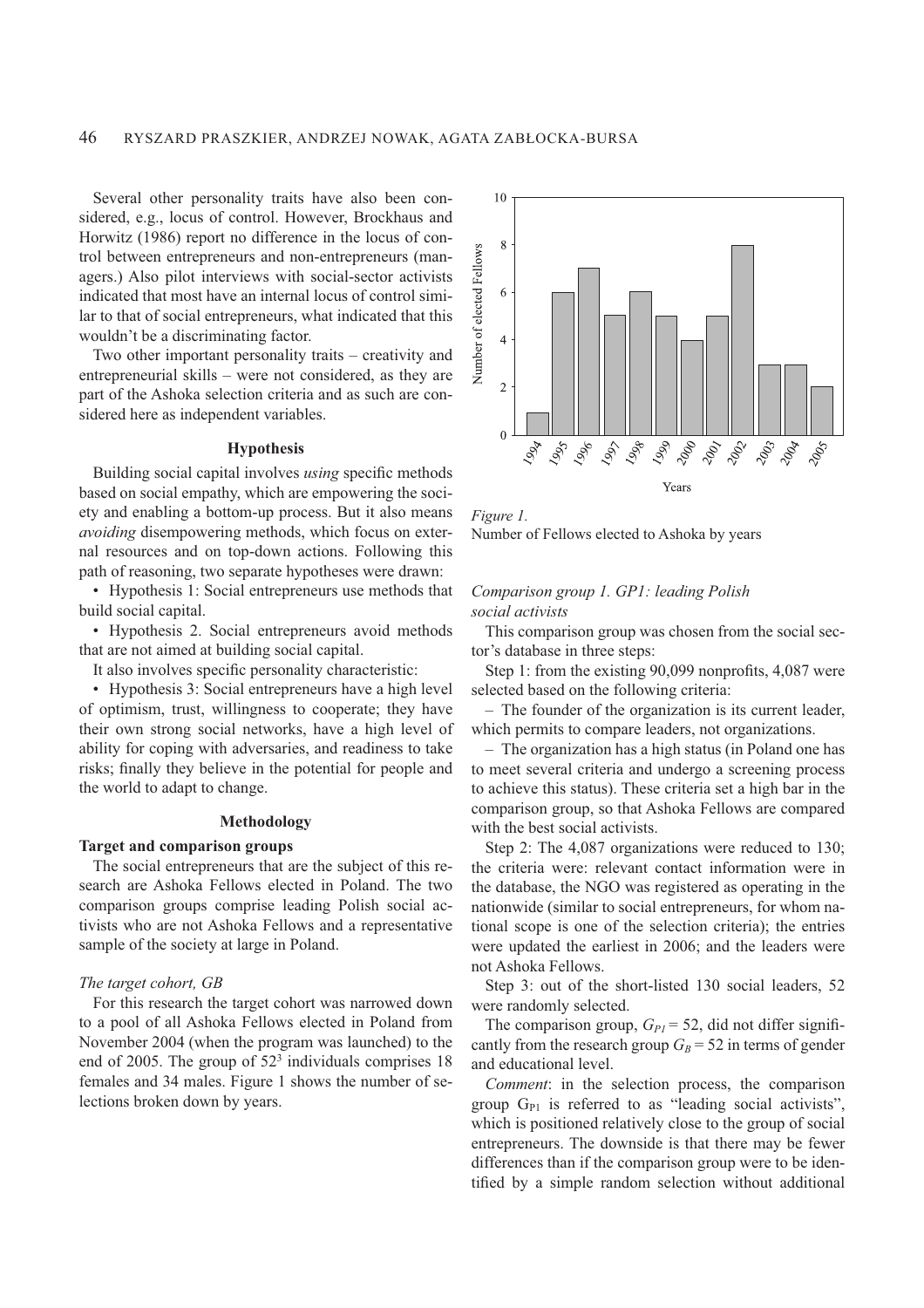conditions. However, should any differences appear, this method would sharpen the picture of the specific variables associated with social entrepreneurship.

## *The comparison group 2, GP2, representative sample of the society*

A representative sample of Polish society,  $N = 1,002$ , was randomly selected by a company specializing in conducting national surveys<sup>4</sup>.

## **The research tools**

The pilot studies and interviews revealed that social entrepreneurs as well as social activists are extremely busy and stressed out, which limits their availability. The time limit was a true challenge for the research team, and as a result the decision was to discontinue using the set of existing questionnaires and instead to construct new comprehensive questionnaires, resulting, for instance in one for all seven personality traits. The new questionnaire, however, needed to be piloted and verified for their discriminating power and reliability.

In order to meet the challenges of this unique group by applying the discipline of comparative research, two separate questionnaires were developed – one measures personality traits, and the other weighs the hypothesis that social entrepreneurs are building social capital.

## **Personality traits**

• Questionnaire: Social Entrepreneur's Personality Characteristics<sup>5</sup>.

- 1 st step: The 72-question questionnaire was initially constructed by associating several categories with each of the seven personality traits.
- 2<sup>nd</sup> step: The questionnaire was piloted with a group of university graduate students, *N* = 50 (39 female, 11 male; ages 22–24) in order to verify its discriminating power and reliability.
- 3 d step: The questionnaire was standardized on a 1,002- -person probe, randomly selected sample of Polish society (482 male i 520 female), in age between 16 to 90 years old (*M* = 48,35; *SD* = 18). The statistical analysis of the results are pictured in Table 1.

All scales do not diverge from normal distribution (skewness and kurtosis near zero).

After post-pilot modifications, the reliability improved: α-Cronbach's reliability factor varied between .62 (risk--taking) and .83 (adversaries coping mechanisms.) Individual social networks: around .8, trust and belief in the malleability of people and the world over .7, whereas trust, cooperation and risk-taking – over .6. None of the scales went below .6.

Factor analysis was applied for verifying the factor validity. For extraction Maximum Likelihood method was applied with the use of Oblim rotation. The delta parameter, which measures the skewnesity was defined as zero, because there was no expectation towards the strength of the correlation between global factors. Both results: Kaiser-Mayer-Olkin test made for normalized data  $(KMO = .89)$  and the significant value of Bartlett's Test of Sphericity,  $\chi$ 2(1326) = 13 613, *p* < .001, justified applying the factor analysis.

#### *Table 1.*

Basic psychometric parameters after normalization, comparison to pilot research, SE's Personality Characteristics questionnaire (*PS*)

| Scale                      |                        | M     | <b>SD</b> | skewness | kurtosis | reliability |
|----------------------------|------------------------|-------|-----------|----------|----------|-------------|
| Risk-taking                | Pilot research         | 20.51 | 4.06      | .063     | 2.861    | .48         |
|                            | Normalization research | 17.63 | 4.43      | .380     | .042     | .62         |
| Optimism                   | Pilot research         | 24.29 | 4.57      | $-.594$  | .543     | .56         |
|                            | Normalization research | 22.07 | 4.33      | .045     | $-.152$  | .69         |
| <b>Trust</b>               | Pilot research         | 23.19 | 4.47      | .258     | .150     | .67         |
|                            | Normalization research | 20.17 | 4.04      | $-.082$  | $-.010$  | .76         |
| Individual social          | Pilot research         | 31.69 | 5.80      | $-.787$  | .061     | .79         |
| networks                   | Normalization research | 26.88 | 5.44      | $-.241$  | $-.439$  | .80         |
| Cooperation                | Pilot research         | 19.51 | 4.46      | $-.455$  | .415     | .65         |
|                            | Normalization research | 21.66 | 4.19      | $-.046$  | $-.037$  | .68         |
| Adversaries coping         | Pilot research         | 36.12 | 7.34      | $-.334$  | $-.064$  | .89         |
| mechanisms                 | Normalization research | 35.55 | 6.45      | $-.335$  | .138     | .89         |
| Belief in the malleability | Pilot research         | 19.02 | 4.19      | .313     | $-.516$  | .69/0.72    |
| of people and the world    | Normalization research | 14.41 | 4.40      | .453     | $-.048$  | .72         |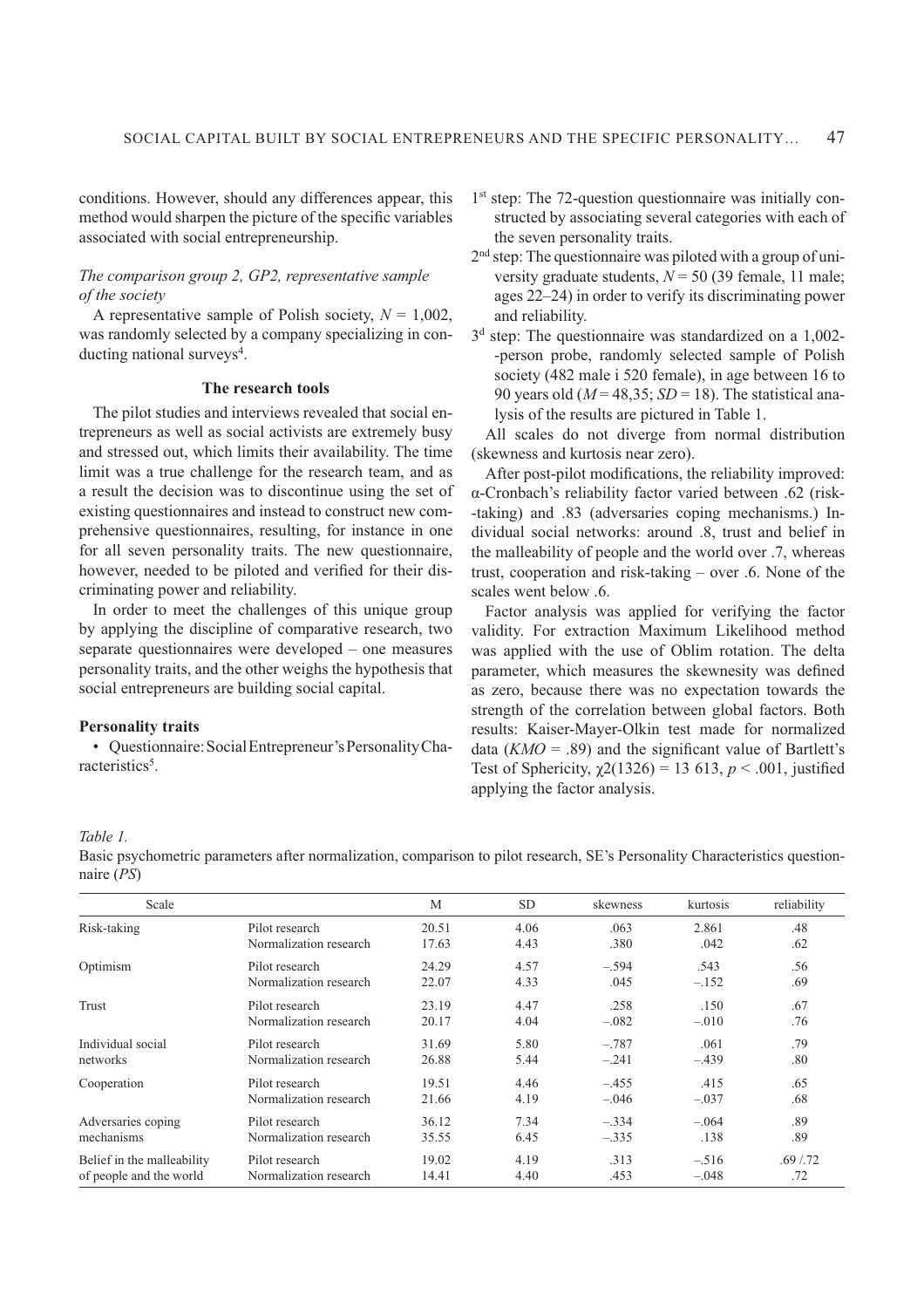*Table 2 – cd.*

The results partially confirm the theoretical expectations. As expected, a seven-factors solution was achieved (40.9% variance). However, only three out of the seven factors are easily identifiable: factor IV (individual social networks), V (belief in the malleability of people and the world), and VI (cooperation). The remaining factors are not as clear and require a follow-up, more in-depth.

*Table 2.* 

| Factor loadings for seven variables on the components after |  |  |
|-------------------------------------------------------------|--|--|
| Oblimin rotation                                            |  |  |

|          |             |          |           | Factor |   |    |     |
|----------|-------------|----------|-----------|--------|---|----|-----|
| question | $\mathbf I$ | $\rm II$ | $\rm III$ | IV     | V | VI | VII |
| 52.      | .644        |          |           |        |   |    |     |
| 25.      | .625        |          |           |        |   |    |     |
| 46.      | .608        |          |           |        |   |    |     |
| 37.      | .602        |          |           |        |   |    |     |
| 48.      | .557        |          |           |        |   |    |     |
| 42.      | .515        |          |           |        |   |    |     |
| 50.      | .463        |          |           |        |   |    |     |
| 12.      | .442        |          |           |        |   |    |     |
| 20.      | .434        |          |           |        |   |    |     |
| 31.      | .405        |          |           |        |   |    |     |
| 45.      | .401        |          |           |        |   |    |     |
| 05.      |             |          |           |        |   |    |     |
| 26.      |             |          |           |        |   |    |     |
| 36.      |             | .667     |           |        |   |    |     |
| 19.      |             | .607     |           |        |   |    |     |
| 35.      |             | .595     |           |        |   |    |     |
| 40.      |             | .553     |           |        |   |    |     |
| 41.      | .468        | .516     |           |        |   |    |     |
| 29.      |             | .477     |           |        |   |    |     |
| 28.      |             | .425     |           |        |   |    |     |
| 34.      |             |          |           |        |   |    |     |
| 09.      |             |          | .687      |        |   |    |     |
| 04.      |             |          | .618      |        |   |    |     |
| 24.      |             |          | .606      |        |   |    |     |
| 02.      |             |          | .602      |        |   |    |     |
| 08.      |             |          | .590      |        |   |    |     |
| 23.      |             |          | .435      |        |   |    |     |
| 47.      |             |          | .431      |        |   |    |     |
| $11.$    |             |          | .405      |        |   |    |     |
| 07.      |             |          |           |        |   |    |     |
| 13.      |             |          |           |        |   |    |     |

|          |             |          |           | Factor     |      |             |            |
|----------|-------------|----------|-----------|------------|------|-------------|------------|
| question | $\mathbf I$ | $\rm II$ | $\rm III$ | ${\rm IV}$ | V    | $\mbox{VI}$ | $\rm{VII}$ |
| 44.      |             |          |           | .711       |      |             |            |
| 43.      |             |          |           | .701       |      |             |            |
| 38.      |             |          |           | .669       |      |             |            |
| 32.      |             |          |           | .602       |      |             |            |
| 06.      |             |          |           |            | .622 |             |            |
| 21.      |             |          |           |            | .605 |             |            |
| 39.      |             |          |           |            | .546 |             |            |
| 27.      |             |          |           |            | .508 |             |            |
| 01.      |             |          |           |            | .463 |             |            |
| 16.      |             |          |           |            |      |             |            |
| 30.      |             |          |           |            |      | .572        |            |
| 15.      |             |          |           |            |      | .522        |            |
| $10.$    |             |          |           |            |      | .508        |            |
| 49.      |             |          |           |            |      | .445        |            |
| 14.      |             |          |           |            |      |             |            |
| 51.      |             |          |           |            |      |             |            |
| 33.      |             |          |           |            |      |             |            |
| 17.      |             |          |           |            |      |             | .677       |
| 18.      |             |          |           |            |      |             | .649       |
| 22.      |             |          |           |            |      |             |            |
| 03.      |             |          |           |            |      |             |            |

The results presented in Table 2, though not totally compatible with theoretical expectations, are not surprising. First, orthogonality wasn't assumed when constructing the questionnaire. Second, the questions' content analysis reveals that some questions should be related with two factors: in some cases there seems to be co-occurrence within one-factor questions related to adversaries' coping mechanisms, individual social networks, trust and risktaking. Apparently, individuals with stronger social networks will have a feeling of potential support and backing, which may result in a better ability to cope with obstacles and a greater readiness for risk-taking. Correlation between cooperation and individual social networks is understandable as well: persons with potential support from their social networks may be more ready to cooperate; in that case trust may serve as the mediating factor.

The normal distribution for the Polish population was done taking into consideration the correction for discontinuity (Hornowska 2003). The sten system was selected to present the results. Between 1–3 stens should be interpreted as low; 4–6, medium and 7–10, high. Table 3 presents the norms for the Polish population.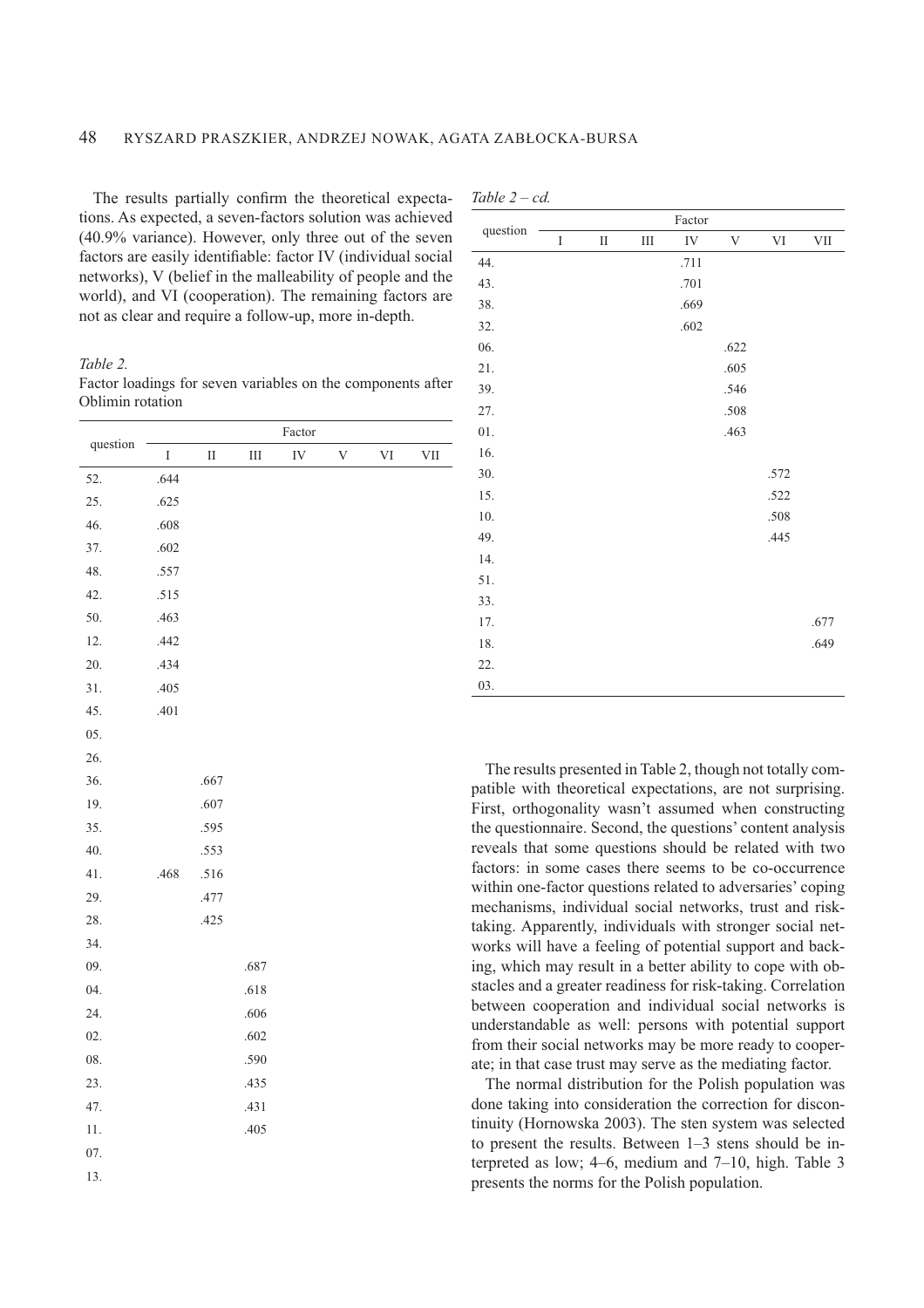| Table 3.                                 |
|------------------------------------------|
| Norms for the Polish population in stens |

| sten         | Risktaking | optimism  | trust     | individual social<br>networks | Cooperation | adversaries coping<br>mechanisms | belief<br>in the malleability<br>of people<br>and the world |
|--------------|------------|-----------|-----------|-------------------------------|-------------|----------------------------------|-------------------------------------------------------------|
| $\mathbf{1}$ | < 10       | < 13      | $\leq 11$ | < 15                          | < 12        | < 20                             | < 6                                                         |
| $\mathbf{2}$ | 11         | $14 - 15$ | $12 - 14$ | $16 - 18$                     | $13 - 15$   | $21 - 25$                        | $7 - 8$                                                     |
| 3            | $12 - 13$  | $16 - 17$ | $15 - 16$ | $19 - 21$                     | $16 - 17$   | $26 - 29$                        | $9 - 10$                                                    |
| 4            | $14 - 15$  | $18 - 20$ | $17 - 18$ | $22 - 24$                     | $18 - 19$   | $30 - 32$                        | 11                                                          |
| 5            | $16 - 17$  | $21 - 22$ | $19 - 20$ | $25 - 27$                     | $20 - 21$   | $33 - 36$                        | $12 - 13$                                                   |
| 6            | $18 - 19$  | $23 - 24$ | $21 - 22$ | $28 - 30$                     | $22 - 23$   | $37 - 39$                        | $14 - 16$                                                   |
| 7            | $20 - 22$  | $25 - 26$ | $23 - 24$ | $31 - 32$                     | $24 - 26$   | $40 - 42$                        | $17 - 19$                                                   |
| 8            | $23 - 25$  | $27 - 29$ | $25 - 26$ | $33 - 35$                     | 27          | $43 - 45$                        | $20 - 22$                                                   |
| 9            | $26 - 27$  | $30 - 31$ | $27 - 28$ | 36                            | $28 - 30$   | $46 - 47$                        | $23 - 24$                                                   |
| 10           | >28        | > 32      | >29       | > 37                          | > 31        | >48                              | >25                                                         |

## **Building social capital**

• Questionnaire: Working with groups<sup>6</sup>

A questionnaire, "Working with groups", was constructed and piloted with university graduate students,  $N = 65$  (46 females, 19 males; ages 20–37). There were 10 questions, which related to building social capital (e.g., enhancing trust, increasing spirit of cooperation), mixed with 10 questions related to methods not aimed at building social capital (e.g., bringing experts from outside, teaching how to present oneself to the public). All 20 questions were positively verified in the pilot.

The statistics related to this questionnaire are presented in Table 4.

The  $\alpha$ -Cronbach's reliability factor of this questionnaire is.78, which is considered as quite strong. A higher reliability relates to the second variable: "Using methods that do not create social capital", and equals .83.

The normal distribution tests (Kolmogorow-Smirnow) revealed that the first scale "Using methods that create social capital" differs from the normal distribution, *Z* = 1.43,  $p < 0.05$ , whereas the second scale is close to the normal distribution,  $Z = 1$ ,  $p > 0.05$ . This was additionally confirmed by the skewness and kurtosis analysis.

## **Results**

## **Building social capital**

The group of Ashoka Fellows did not differ from the group of social entrepreneurs in terms of choosing methods that build social capital. However, they *did* differ significantly when it comes to *not* choosing methods that *do not* build social capital (Table 5): Ashoka Fellows compared to social activists avoided choosing methods that do not build social capital.

*Table 4.*

The basic psychometric parameters of the questionnaire "Working with groups" (PrGr)

| Scale                                               | Mean | <b>Standard Deviation</b> | skewness    | Kurtosis | Reliability |
|-----------------------------------------------------|------|---------------------------|-------------|----------|-------------|
| Using methods which are creating social capital     |      |                           | $-1 \times$ |          |             |
| Using methods which are not creating social capital |      | .46                       | $-1$ .      |          |             |

#### *Table 5.*

Comparison of Ashoka Fellows with social activists on measures of building social capital

| scale                                 | group                      | М            | <b>SD</b>  | df  |     |      |
|---------------------------------------|----------------------------|--------------|------------|-----|-----|------|
| build social capital                  | Ashoka<br>social activists | 3.79<br>3.83 | .26<br>.21 | 100 |     | .391 |
| <i>do not</i> build social<br>capital | Ashoka<br>social activists | 3.26<br>3.48 | .51<br>.42 | 100 | 2.3 | .022 |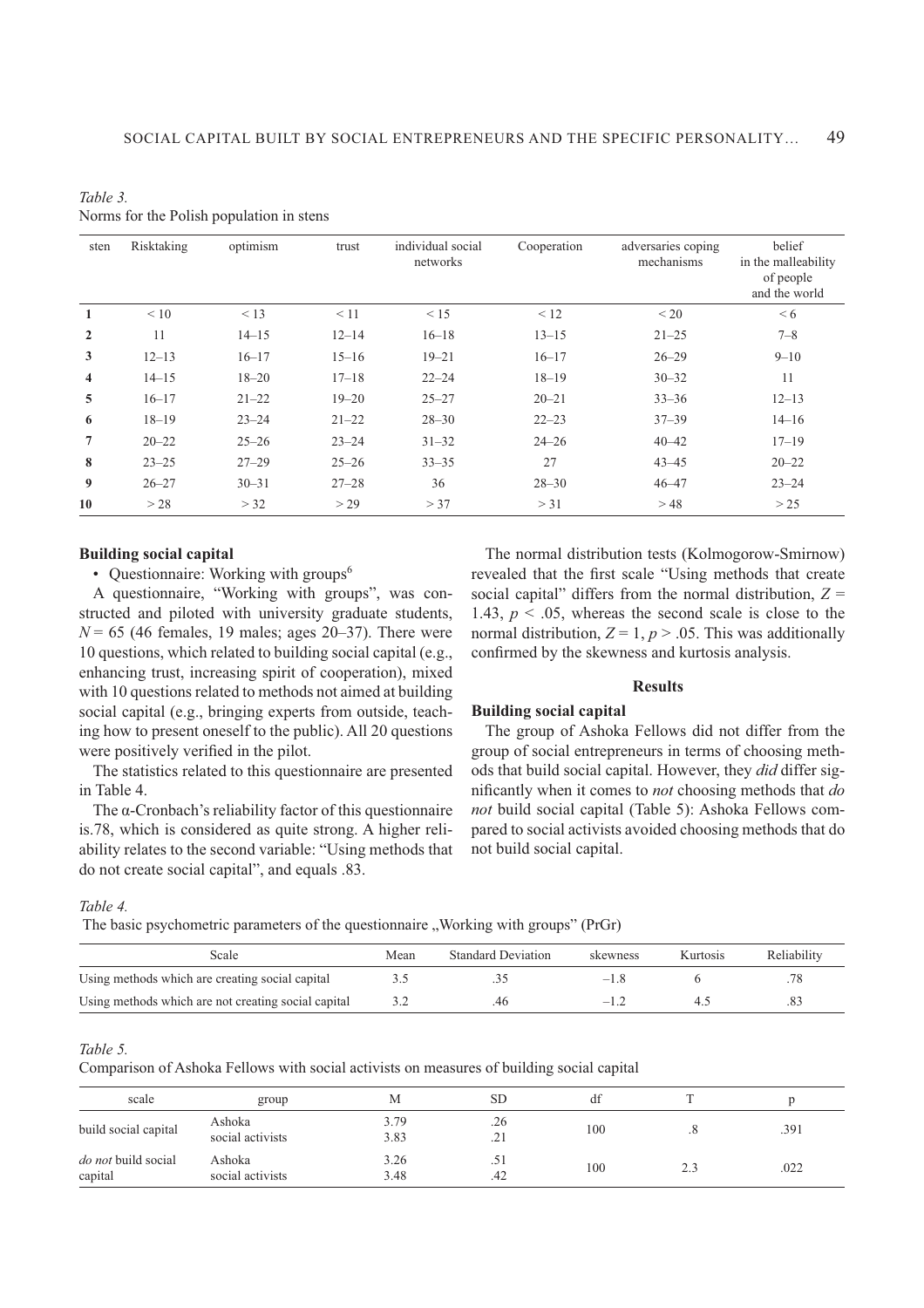It can be therefore safely concluded that social entrepreneurs only choose to use methods that *exclusively* build social capital, whereas social activists also tend to use methods that do not build social capital.

## **Personality traits**

In order to compare the social entrepreneurs and social activists with the representative sample of the society on the personality traits, a sub-sample of 220 participants, demographically similar to social entrepreneurs and activists, was selected from the representative sample  $(n = 1002)$ . The one-way ANOVA test was used along with the post hoc contrasts to test differences between groups.

The three groups differed significantly on all personality dimensions (Table 6). The post-hoc contrasts (Bonferroni test) revealed a number of significant differences between the subgroups. The Ashoka Fellows were more willing to take risk than both social activists and the representative sample, while no differences were found between social activists and the representative sample. The Ashoka Fellows and social activists did not differ significantly on the level of optimism but both activist groups were significantly more optimistic than the representative sample. The same pattern of results was found for the personality characteristics of trust, individual social networks, cooperation, and mechanisms of coping with adversaries. In all cases the two active groups (the Ashoka Fellows and social activists) did not differ between themselves but both groups scored significantly higher than the representative sample. The belief in malleability of people and the world differentiated all three groups, with the Ashoka Fellows scoring the highest and the representative sample the lowest. The main difference between social entrepreneurs (Ashoka Fellows) and social activists thus consists in readiness to take risk and in the shared belief that people and the world have the capacity to change.

In the next step we run factor analysis on seven first-order scales using the sample of Ashoka Fellows and social activists ( $n = 104$ ). The two-factor solution was obtained (Table 7). The first second-order factor, with the highest factor loadings for this variable, were: trust, cooperation, individual social networks and optimism. After analysis of the items and the factor solution this scale was labeled as measuring the level of social capital. The second second-order factor, with the highest factor loadings for this

*Table 6.*

Comparison of Ashoka Fellows with social activists and with the representative sample of the society on personality characteristics

|                                                       |                                                       | $\boldsymbol{M}$        | SD                   | $\overline{F}$ | df    | Differences<br>between groups<br>(Bonfferroni test) |
|-------------------------------------------------------|-------------------------------------------------------|-------------------------|----------------------|----------------|-------|-----------------------------------------------------|
| Risk-taking                                           | 1) Ashoka<br>2) social activists<br>3) representative | 21.49<br>18.96<br>17.77 | 4.19<br>4.06<br>4.09 | $17.29***$     | 2,319 | 1 & 2<br>1 & 3                                      |
| Optimism                                              | 1) Ashoka<br>2) social activists<br>3) representative | 27.70<br>27.07<br>23.31 | 3.22<br>3.53<br>4.19 | 37.28***       | 2,319 | 1 & 3<br>2 & 3                                      |
| Trust                                                 | 1) Ashoka<br>2) social activists<br>3) representative | 26.03<br>24.49<br>20.76 | 4.72<br>3.96<br>3.99 | $43.57***$     | 2,319 | 1 & 3<br>2 & 3                                      |
| individual social networks                            | 1) Ashoka<br>2) social activists<br>3) representative | 33.25<br>31.94<br>27.67 | 4.99<br>4.62<br>5.17 | 33.86***       | 2,319 | 1 & 3<br>2 & 3                                      |
| Cooperation                                           | 1) Ashoka<br>2) social activists<br>3) representative | 25.45<br>26.21<br>21.86 | 3.76<br>3.74<br>4.50 | $30.26***$     | 2,319 | 1 & 3<br>2 & 3                                      |
| adversaries coping<br>mechanisms                      | 1) Ashoka<br>2) social activists<br>3) representative | 43.17<br>43.39<br>36.82 | 5.21<br>4.82<br>6.55 | 38.95***       | 2,319 | 1 & 3<br>2 & 3                                      |
| belief in the malleability of<br>people and the world | 1) Ashoka<br>2) social activists<br>3) representative | 21.21<br>19.21<br>14.80 | 4.24<br>3.97<br>4.15 | $62.45***$     | 2,319 | 1 & 2<br>1 & 3<br>2 & 3                             |

\*\*\*  $p < .001$ .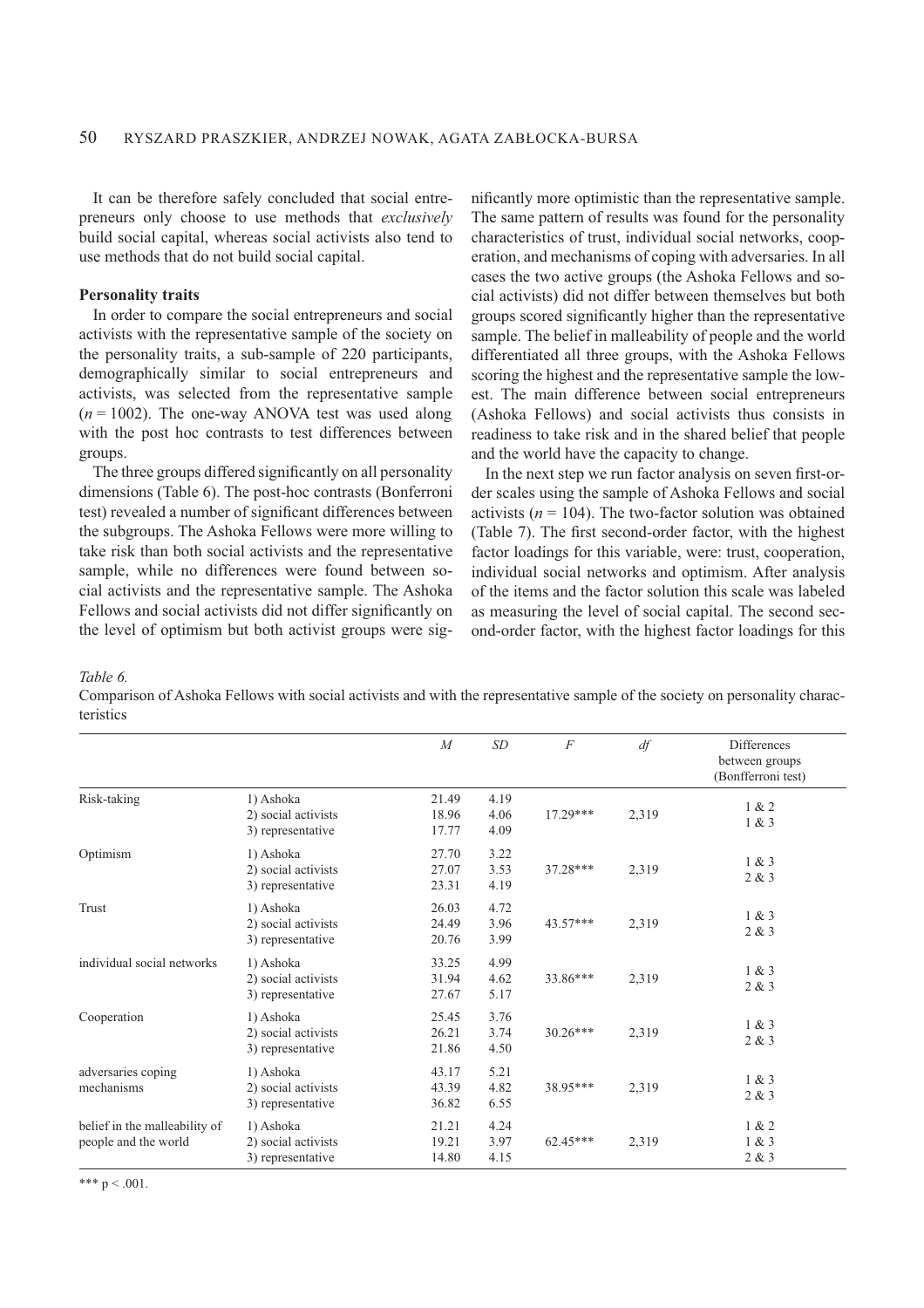*Table 7.*

Factor loadings of personality characteristics included in the study after Oblimin rotation

|                                                    |      | Factor |
|----------------------------------------------------|------|--------|
|                                                    | 1    | 2      |
| Trust                                              | .833 |        |
| Cooperation                                        | .749 |        |
| individual social networks                         | .712 |        |
| Optimism                                           | .356 |        |
| adversaries coping mechanisms                      | .217 |        |
| belief in the malleability of people and the world | .522 | .618   |
| Risk-taking                                        |      | .399   |

variable, were: belief in the malleability of people and the world, risk-taking and adversaries coping mechanisms. The items' and the factor solution analysis allowed to identify this scale as measuring self-confidence in own effectiveness. It's worth mentioning that the scale "belief in the malleability of people and the world" loaded on both second order factors.

Both groups, social entrepreneurs and social activists, were compared using the two new scales. The Independent-Samples Test t reveled that the two groups did not differ in the level of social capital,  $t(100) = 1.16$ ,  $p > .05$ . However, self-confidence in own effectiveness was significantly higher among social entrepreneurs than among social activists,  $t(100) = 4.00, p < 0.05$ .

#### **Conclusions and discussion**

Both groups – social entrepreneurs and the leading so $cial$  activists – differed significantly from the rest of society in terms of seven specific personality traits; this makes them best equipped to pursue their social missions. They have had a higher level of optimism, which allows them to believe in the success of their mission. They trust others more than the average person, which enables them to delegate and share responsibility. They were more willing to take risks, which enables them to survive in the shaky social market. They all had wide individual support networks. They believed that change is possible, which bolsters their change-making mission. Their tendencies and abilities to be cooperative were above average, which opens the door to teamwork, cooperation, and dialogue. Finally, they were equipped with a higher ability to cope with adversity, which allows them to overcome the many natural obstacles usually associated with a social mission.

The social entrepreneurs differed from social activists in two dimensions:

– They had a higher readiness for risk-taking. This seems logical considering the definition of social entrepreneurship, which includes passion and total commitment to disseminate innovative ideas nationwide and region- -wide (in many cases worldwide). Social entrepreneurs often put their own quality of life and private wealth at risk; they also often risk their professional development as they abandon their professional identity (e.g., doctor or teacher) and take on a new role in the society – the role of a social entrepreneur.

– They had a much deeper belief that "things can certainly change", so that the effectiveness of their mission is backed by their profound convictions.

It may be interesting, however, to compare the seven personality traits with a less rigorous sample of selected social activists; the "leading social activists" selected in this research as a comparison group are positioned relatively close to the group of social entrepreneurs.

It would also be interesting to compare the seven personality traits between the two groups with a sample of business entrepreneurs.

– Social entrepreneurs and social activists used methods that build social capital by enhancing trust, optimism, and cooperation. They use several techniques that empower the society. Whether it is the environment, disabilities, poverty, unemployment, women's issues – whatever their focus – they build social capital. This means that their impact goes far beyond the original idea – in a kind of ripple effect, it also empowers the societies in a generalized way, so that they also perform better in other areas of society that are not directly connected to the seminal idea. Social capital built by social entrepreneurs and their projects remains a long-term asset for society.

Additionally, compared to "regular" social activists, they do not use top-down methods or those based on external resources; they instinctively understand that this sort of approach threatens to maintain the society's dependence on external forces. For example, they tend to minimize reliance on external experts to "come and preach", and they avoid top-down aid. They aim their techniques at increasing the unexploited (sometimes latent) potentials of the communities, and convey the value of drawing from and building on the communities' own resources.

It remains to be seen whether those findings can be replicated if applied to social entrepreneurs from diverse cultures other than the target research cohort that is the subject of this paper. To determine the answer, further research is necessary.

A fully descriptive picture, however, of the personality traits of social entrepreneurs should include the independent variables (the Ashoka selection criteria) of creativity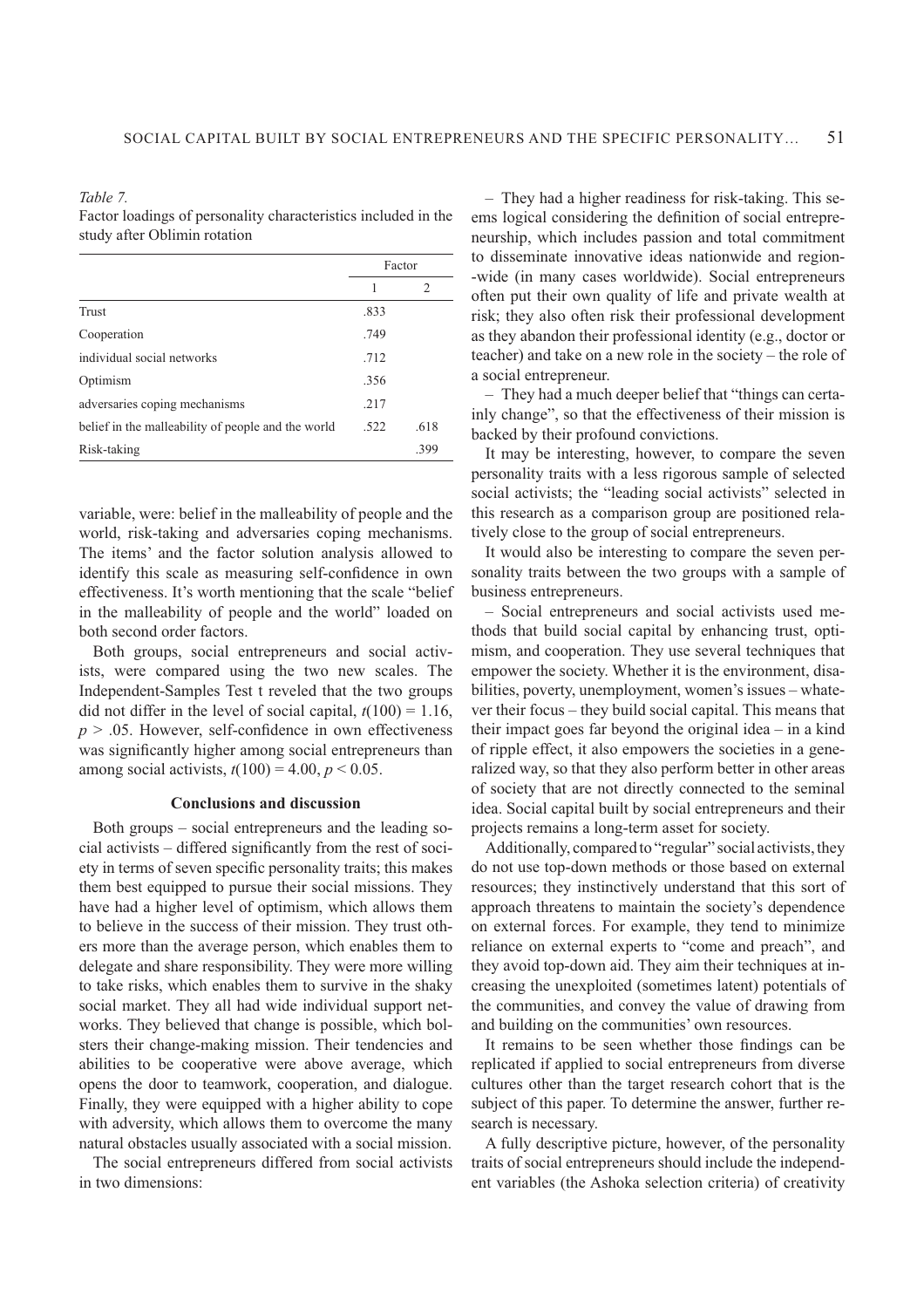and entrepreneurial skills; this comprehensive picture allows understanding how social entrepreneurs seem to be "cut out" for successfully addressing the most critical social needs of the day and for bringing lasting and sustainable solutions.

#### **REFERENCES**

- Alvord, S. H., Brown, L. D., Letts, Ch. (2004). Social entrepreneurship and societal transformation: An exploratory study. *Journal of Applied Behavioral Science*. *40,* 260–282.
- Ashoka, Innovators for the public (2000). *Selecting leading social entrepreneurs*. Arlington: Ashoka.
- Barendsen, L., Gardner, H. (2004). Is the social entrepreneur a new type of leader? *Leader to Leader*, *34*, 43–50.
- Blair, H. (2005). Civil society and pro-poor initiatives in rural Bangladesh: Finding a workable strategy. *World Development*, *33 (6),* 921–936.
- Bornstein, D. (1998). Changing the world on a shoestring. *The Atlantic Monthly*, *281,* 34–39.
- Bornstein, D. (2004). *How to change the world. Social entrepreneurs and the power of new ideas*. New York: Oxford University Press.
- Bourdieu, P. (1997). The forms of capital. W: A. H. Halsey, H. Lauder, P. Brown, A. Stuart Wells (ed.), *Education: Culture, economy, society* (pp. 46–58). Oxford: Oxford University Press.
- Bourdieu, P. (2003). The forms of capital. In: A. H. Halsey, H. Lau der, P. Brown, A. S. Wells (eds.), *Education: Culture, economy, society* (pp. 46–58). Oxford: Oxford University Press.
- Brinckerhoff, P. C. (2000). *Social entrepreneurship. The art of mission-based venture development*. New York: John Wiley & Sons, Inc.
- Brockhaus, R. H., Horwitz, P. S. (1986). The psychology of the entrepreneur. In: D. L. Sexton, R. W. Smilor (eds.), *Art and science of entrepreneurship* (pp. 25–48). Cambridge: Ballinger Publ. Co.
- Burt, R. (2001). Structural holes versus network closure as social capital. In: Lin et al. (eds.), *Social capital. Theory and research* (pp. 31–56). New York: Aldine de Gruer.
- Carey, Ph. (2000). Community health and empowerment. In: J. Kerr (ed.), *Community health promotion: Challenges for practice* (pp. 27–32). Oxford: Bailliere Tindall. Available at: http://books.google.com/books?hl=en&lr=&id=Y7y0PIT-atc C&oi=fnd&pg=PA27&dq=%22bottom+up+social+change% 22&ots=HszD5hDgLZ&sig=nLr01kbbqnXllrHsfkwFVRSi2 sU#PPA27,M1 accessed 06 May 2008.
- Coleman, J. S. (1990). *The foundations of social theory*. Cambridge: The Belknap Press of Harvard University Press.
- Coleman, J. (2003). Social capital in the creation of human capital. In: A. H. Halsey, H. Lauder, P. Brown, A. S. Wells (eds.), *Education: Culture, economy, society* (pp. 80–95). Oxford: Oxford University Press.
- Dees, J. G. (1998). The meaning of social entrepreneurship. Kauffman Center for Entrepreneurial Leadership. Available at: http://www.fntc.info/files/documents/The%20meaning%2 0of%20Social%20Entreneurship.pdf
- Degenne, A., Forse, M. (1999). *Introducing social networks*. London: Sage Publications.
- Drayton, W. (2002). The citizen sector: Becoming as entrepreneurial and competitive as business. *California Management Review, 44*, 120–129.
- Drayton, W. (2005). Where the real power lies. *Alliance*, *10,* 29–30.
- Drucker, P. F. (1993). *Innovation and entrepreneurship. Practice and principles*. New York: Harper Business.
- Durkheim, E. (1984). *The division of labor in the society*. New York: The Free Press.
- Dweck, C. S. (2000). *Self-theories: Their role in motivation, personality, and development*. Philadelphia: Psychology Press.
- Dweck, C. S. (2006). *Mindset. The new psychology of success*. New York: Random House.
- Edwards, J., Cheers, B., Graham, L. (2003). Social change and social capital in Australia: A solution for contemporary problems? *Health Sociology Review*, *12*, 68–85. Available at:
- http://www.atypon-link.com/EMP/doi/abs/10.5555/hesr.2003. 12.1.68
- Elkington, J., Hartigan, P. (2008). *The power of unreasonable people*. Boston: Harvard Business Press.
- Fukuyama, F. (1995). *Trust. The social virtues and the creation of prosperity*. New York: A Free Press Paperbacks.
- Gendron, G. (1966). Flashes of genius. Interview with Peter Drucker. *Inc. Magazine*, *18 (7)*, 30–39.
- Gentile, M. C. (2002). *Social impact management and social enterprise: Two sides of the same coin or totally different currency*. New York: Aspen Institute for Social Innovation in Business. Available on: http://www.aspeninstitute.org/atf/ cf/%7BDEB6F227-659B-4EC8-8F84-8DF23CA704F5%7D/ SOCIMPACTSOCENT.PDF
- Gittell, M., Ortega-Bustamante, I., Steffy, T. (2000). Social capital and social change. *Urban Affairs Review*, *36 (2)*, 123– –147.
- Hammonds, K. H. (2005). A lever long enough to move the world. *Fast Company*, *90*. Available on: http://www. fastcompany.com/magazine/90/open\_ashoka.html
- Henton, D., Melville, J., Walesh, K. (1997). The age of the civic entrepreneur: Restoring civil society and building economic community. *National Civic Review*, *86 (2)*, 149–156.
- Hill and Knowlton and Ashoka Form Precedent-Setting Global Partnership (2002). Business Editors. *Business Wire*. Available on: http://findarticles.com/p/articles/mi\_m0EIN/is\_2002\_June \_27/ai\_87867887.
- Hornowska, E. (2003). *Testy psychologiczne: teoria i praktyka*. Warszawa: Wydawnictwo Naukowe Scholar.
- Knack, S., Keefer, Ph. (1997). Source capital have an economic payoff? A cross-country investigation. *The Quarterly Journal of Economics*, *112 (4),* 1251–1288.
- Lachowicz-Tabaczek, K. (2004). Potoczne koncepcje świata i natury ludzkiej. Gdańsk: Gdańskie Wydawnictwo Psychologiczne.
- Leadbeater, Ch. (1997). *The rise of the social entrepreneur*. London: Demos.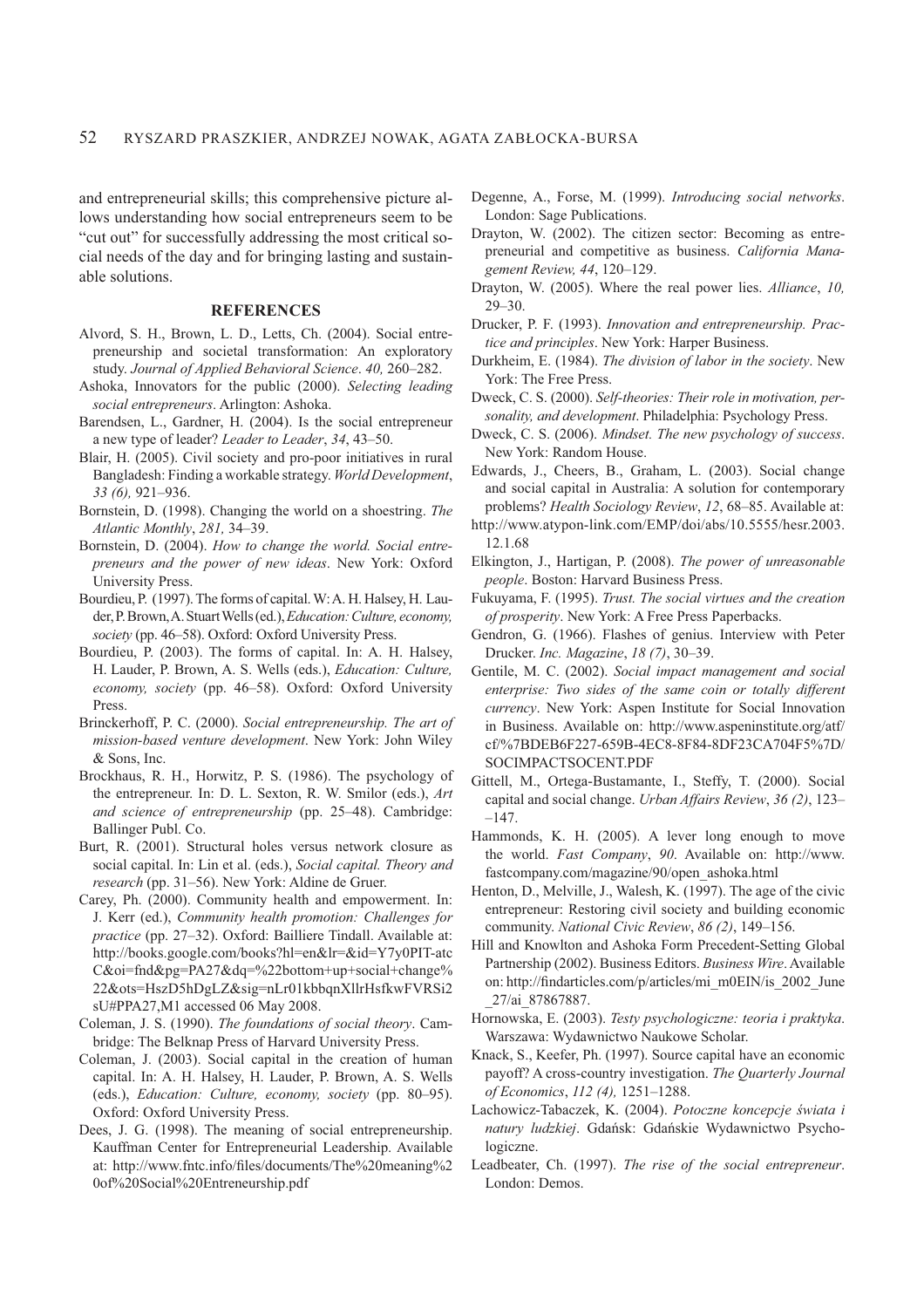- Lin, N. (2001). Building a network theory of social capital. In: Lin et al. (eds.), *Social capital. Theory and research* (pp. 3–29). New York: Aldine de Gruer.
- Mair, J., Robinson, J., Hockerts, K. (2006). Introduction. In: J. Mair, J. Robinson, K. Hockerts (eds.), *Social entrepreneurship* (pp. 1–13). New York: Palgrave MacMillan.
- Martin, R. L., Osberg, S. (2007). Social entrepreneurship: The case for definition. *Stanford Social Innovation Review*, Spring, 29–39.
- Maskell, P. (2000). Social capital, innovation, and competitiveness. In: S. Baron, J. Field, T. Schuller (eds.), *Social capital; Critical perspective* (pp. 111–123). New York: Oxford University Press.
- McClelland, D. C. (1967). *The achieving society*. New York: The Free Press.
- Narayan, D., Cassidy, M. (2001). A dimensional approach to measuring social capital: Development and validation of a social capital inventory. *Current Sociology*, *49 (2)*, 59–102.
- Nowak, A., Vallacher, R. R. (1998). *Dynamical social psychology*. New York: The Guildford Press.
- Parsons, T. (1972). Research with human subjects and the "professional complex." In: P. A. Freund (ed.), *Experimentation with human subjects* (pp. 116–151). London: George Allen and Unwin.
- Piven, F. F. (2008). Can power from below change the world? *American Sociological Review*, *73,* 1–14.
- Prabhu, G. N. (1999). Social entrepreneurial leadership. *Career Development International*, *4/3*, 140–145.
- Praszkier, R., Zabłocka-Bursa, A., Nowak, A. (2006). *Questionnaire: Social entrepreneur's personality characteristics*. University of Warsaw: Institute for Social Studies.
- Putnam, R. D. (1993). The prosperous community: Social capital and public life. *The American Prospect*, *13 (4),* 35–42.
- Putnam, R. D. (2000). *Bowling alone*. New York: Simon & Shuster.
- Putnam, R. D., Gross, K. A. (2002). Introduction. In: R. D. Putnam (ed.), *Democracies in flux* (pp. 3–19). New York: Oxford University Press.
- *Selecting leading social entrepreneurs* (2007). Arlington: Ashoka.
- Steyaert, Ch., Hjorth, D. (2006). Introduction: What is social entrepreneurship? In: Ch. Steyaert, D. Hjorth (eds.), *Entrepreneurship as social change: A third movements in entrepreneurship* (pp. 1–18). Cheltenham: Edward Elgar Publishing Ltd.
- Uslaner, E. (1999). Democracy and social capital. In: M. E. Warren (eds.), *Democracy and trust* (pp. 121–150). Cambridge: Cambridge University Press.
- Uslaner, E. (1998). Social capital, television, and the "mean world": Trust, optimism, and civic participation. *Political Psychology*, Special Issue: *Psychological Approaches to Social Capital*, *19 (3)*, 441–467.
- *UBS visionaris awards, philanthropy at the inßection point* (2007). Available on: http://ashoka.org/visionaris.
- Wacquant, L. 1998. Negative social capital: State breakdown and social destitution in America's urban core. *Journal of Housing and the Built Environment, 13 (1)*, 25–40.
- Woolcock, M. (2004). Social capital and economic development: Toward a theoretical synthesis and policy framework. *Theory and Society*, *27*, 151–208. Available on: http://www. springerlink.com/content/rj58534767m2j644/

## **FOOTNOTES**

1. See more on the selection criteria at: http://www.ashoka. org/support/criteria.

2. See measuring effectiveness at Ashoka: http://www.ashoka.org/impact/effectiveness.

- 3. 56 were elected, 4 passed away.
- 4. TSN OBOP.
- 5. Authored by Praszkier, Zabłocka-Bursa, Nowak, 2006. Warszawa: ISS UW.
- 6. Ibidem.